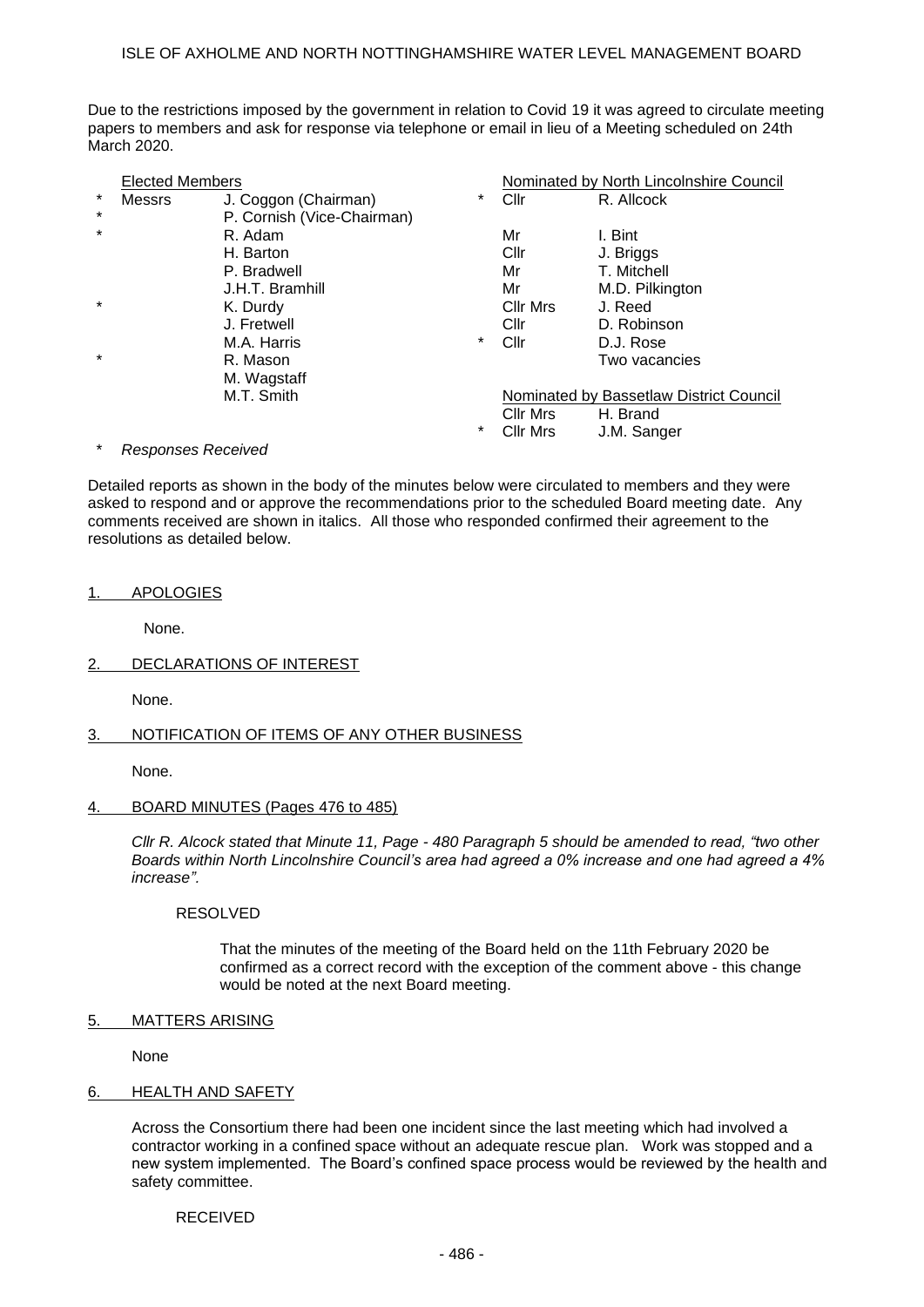# 7. RISK REGISTER

## 7:1 Business Risk Register

The attached Business Risk Register was circulated for members approval, the document would be reviewed regularly and reported to the Board for approval annually.

A draft Business Continuity plan had been prepared and would be presented at the next meeting for approval.

## 7:2 Dynamic Risk Register

The attached dynamic risk register was circulated for members information. The risk register was reviewed weekly and allowed Officers to see the immediate risks and prioritise work according to potential impact.

Officers had also prepared the attached risk assessment relating to the Covid-19 pandemic which outlined measures to minimise the risk of spreading the virus.

## RESOLVED

- (a) That the attached Business Risk Register be approved.
- (b) That the Board note the Dynamic Risk Register and Covid-19 risk assessment.

## 8. STAFFING

8:1 Salary Review

The Board had recruited several posts within the workforce over the last few years. A long running issue within the workforce had been the renumeration for the role. This was originally addressed with the introduction of a bonus scheme and in 2019/20, moving to salary and replacing the hourly rate and productivity bonus was a further attempt to attract and retain staff.

The salary had been reviewed throughout the year to ensure it was not detrimental to either the Board or employees, the feedback from the workforce had been positive.

The average salary for full time employment locally (excluding overtime) was between £24,000 and £29,000 with a national average of £28,677 which increased to £31,787 for an excavator operator.

The Board had six Land Drainage Operatives, three who knew the area well and were fully skilled in the role and three who were relatively new but were progressing well.

For 2020/21 the salary with no changes would be £25,932 with up to 160 hours overtime at time and a third giving a total pay of £28,718. Officers proposed that salary for the three more experienced DLO be increased to £27,984 with up to 160 hours overtime giving a total potential pay of £30,991. For the three less experienced DLO the salary would be increased to £27,072 with up to 160 hours overtime giving a total potential pay of £29,980. These three employees dependant on performance, would move up to the higher rate in the 2021/22 financial year.

The total cost of DLO salaries to the Board including the Board's Foreman was £251,894 and had been included in the 2020/21 budget; this included additional costs of £12,644 to take account of the proposed recommendations.

It was recommended that the proposed changes to the salary renumeration were accepted to reflect the current market conditions and to retain the current workforce.

## RESOLVED

(a) That the Land Drainage Operative Salaries for the experienced operatives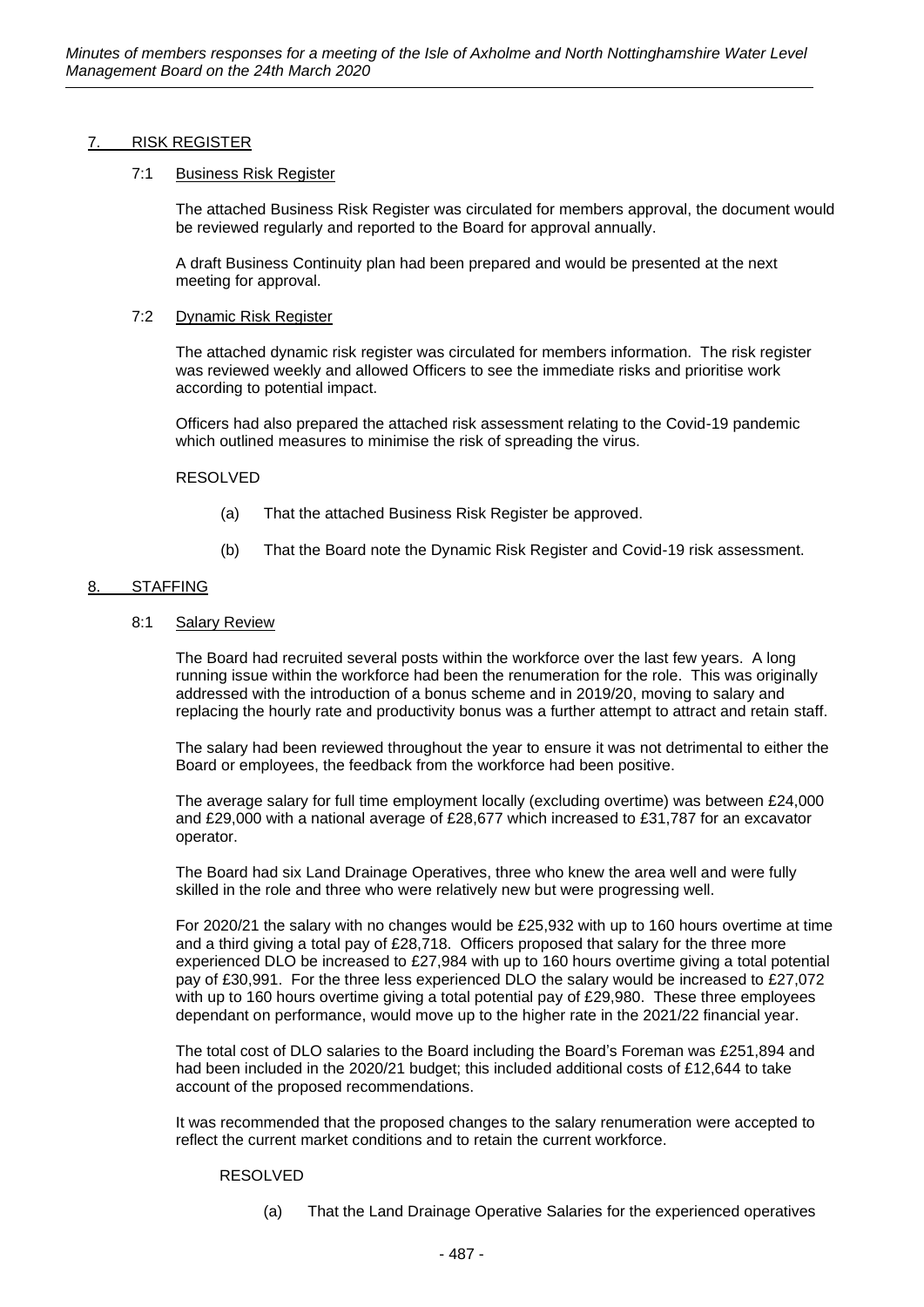be increased to £27,984 plus up to 160 hours overtime.

(b) That the Land Drainage operative salaries for the for the less experienced operatives be increased to £27,072 plus up to 160 hours overtime.

## 8:2 New Appointments

Since the last meeting three posts had been filled in the Consortium. The new Civils Project Engineer had been appointed and was due to start work on the 1st April 2020. The new post of Planning and Development Control Officer had also been filed and he was due to commence work on the 4th May 2020. The Technical Support role had been filled and he was settling in well.

## RECEIVED

## 8:3 Current Vacancies

The recruitment process for a Technical Engineering Manager and Flood Risk and Modelling Analyst was ongoing with interviews scheduled. The Corporate Services Department was looking to recruit an apprentice to cover maternity leave and the post of LMDB Operations Manager was due to be advertised.

## RECEIVED

## 9. DRAINAGE RATES AND SPECIAL LEVIES

## 9:1 Rate Collection

Drainage rate and special levy collection was progressing well with £451,944.74 of drainage rates and £777,579.00 of special levy collected. There was £12,099.57 outstanding in respect of drainage rates.

RECEIVED

# 9:2 Rates Write Offs

It was proposed to write off drainage rates totalling £162.12.

# RESOLVED

That the 11 accounts totalling £162.12 be written off.

# 10. FINANCE

10:1 Management Accounts for the Period Ending 31st January 2020

The attached accounts and balance sheet for the period ending 31st January 2020 were distributed for members approval.

10:2 Cash Reserves and Investments as at 29th February 2020

The Board had £1,724,858.65 held in four bank accounts and a total of £300,126.09 owed on seven public works loans.

10:3 Payments over £500

The attached schedules of payments over £500 were distributed for approval.

RESOLVED

- (a) That the Income and Expenditure and Balance Sheet be approved.
- (b) That cash balances and borrowings be noted.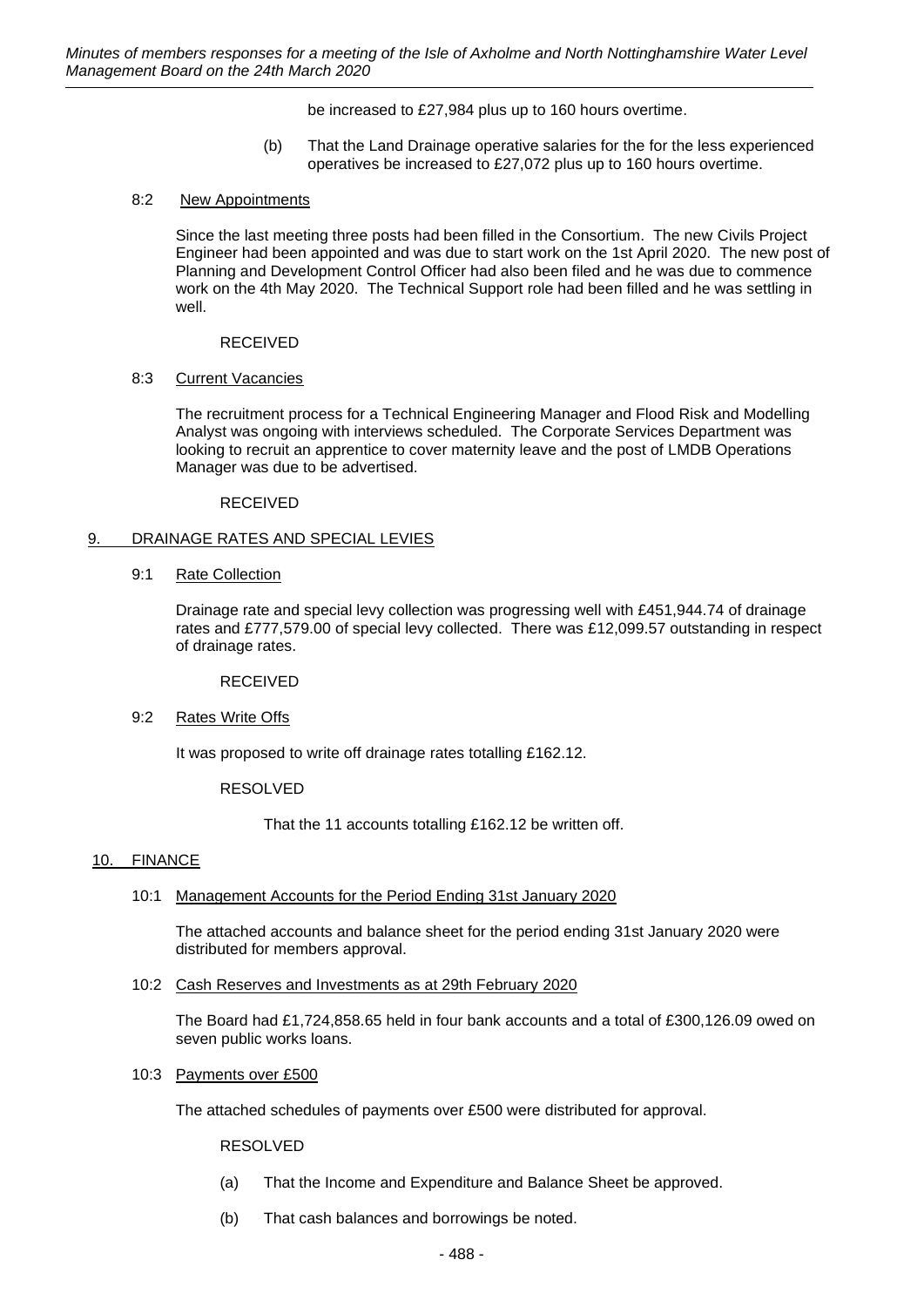(c) That the two schedules of payments over £500 totalling £371,610.38 and £212,773.91 be approved.

# 11. ESTIMATES OF INCOME AND EXPENDITURE - 1ST APRIL TO 31ST MARCH 2021

## 11:1 2020/21 Estimates

(d)

At the February Board meeting members resolved to accept a rate increase of 4% and instructed that the Engineering and Operational output be tailored to meet the funds available. Based upon the proposed Estimates of expenditure a 4% rate increase would have resulted in a deficit of -£81,431. To prevent such a deficit, due to the effect the funding shortfall would have on the Board's reserves in the forthcoming years, Officers had reviewed and amended the spending profile of the Board in 2020/21 and over the forthcoming 5 to 10 year period.

The revised Estimates of Expenditure for 2020/21 were circulated for approval.

## RESOLVED

That the attached revised estimates of income and expenditure be approved.

## 11:2 2020/21 to 2026/27 Estimates Plan

A copy of the revised five-year plan summary and engineering projects were circulated for approval.

#### RESOLVED

That the attached revised five-year plan be approved.

## 12. COMPENSATION

No payments had been made since the last meeting.

The attached compensation rates for 2020/21 were circulated for members approval. These had been prepared in line with the Board's policy.

## RESOLVED

That the attached rates of compensation for 2020/21 be approved.

## 13. OPERATIONS REPORT

Summer maintenance works were complete as far as practicable. Board Watercourses that had not been completed as part of the 2019 summer programme would be prioritised during the summer of 2020 and be included in the early drain inspections.

Snow Sewer access improvements, including some tree and bushing were undertaken on the Board's land adjacent to Snow Sewer, improving access for the Board's machinery to both the Ferry Drain and Snow Sewer. Due to the inclement weather the water level of the watercourse rose affecting the work being undertaken and requiring the plant to be removed from site, work would recommence when the bank dried out sufficiently.

Work to clear some over grown vegetation on the Board's Mother Drain near to Misterton Soss Pumping Station had been undertaken and work to unblock a culvert was progressing.

No Environment Agency (EA) works had been undertaken since the last meeting however the the EA had committed to early purchase order numbers and work plans for the 20/21 financial year.

During the 2020/21 financial year it was planned to replace the two 4x4 Isuzu trucks and quotations had been received. The total budget for the two vehicles was £46,000 (£23,000 each).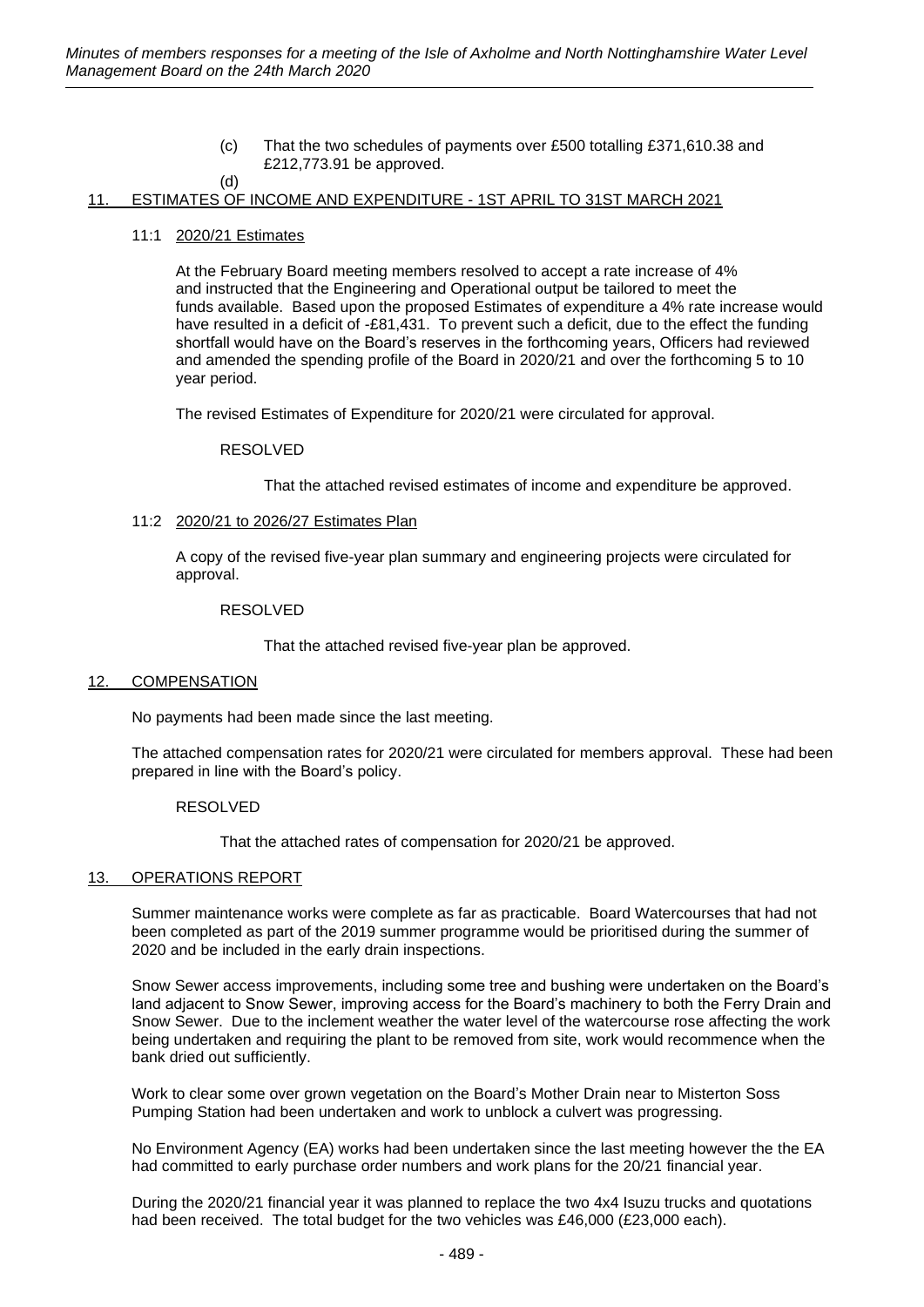Quotes were received from three suppliers and ranged from £40,688 to £45,570 for both vehicles. Officers recommend that the Board purchase two Ford Rangers from Stoneacre for a total cost of £44,346. The predicted fuel economy due to the efficient engine size was expected to exceed that of the other manufacturers. In addition the Toyota, whilst cheaper, had a reduced towing capacity that would limit its effectiveness during day to day operations.

# RESOLVED

That the Board approve the purchase of two new Ford Rangers at a total cost of £44,346.

# 14. ASSET RENEWAL AND REFURBISHMENT PROJECTS

14:1 Kelfield Pumping Station Refurbishment

Tenders for the control panel modification had been returned and were detailed below:

| Tender 1 | £12.363 |
|----------|---------|
| Tender 2 | £7,300  |
| Tender 3 | £16.477 |
| Tender 4 | £10,784 |
| Tender 5 | £16,782 |

Tenders had been adjudicated to assess the quality, adequacy and whole life cost. As the lowest price was greater than the budget allowance of £6,500, the delegated authority to accept, given at the last meeting, could not be exercised. Officers recommended that the Board accept the tender of Inter-Lec Limited in the amount of £7,300.

In addition, a quotation had been sought to upgrade the new outside pump with a Ni-Resist cast iron impellor shroud which was being manufactured by Bedford Pumps Limited. This pump was a smaller version of the recently installed pump and consequently it would operate with a higher fluid velocity and would be more susceptible to corrosion through wear and abrasion. Given the known saline penetration at the site, the materials upgrade at an additional cost of £3,053 was recommended.

The additional funding of £3,853 for both the control panel modifications and suggested upgrade to the new pump could be covered by the budget savings in the Southfield panel, with the two schemes being interlinked and both receiving FDGiA.

## RESOLVED

- (a) That the Board award a contract for the modifications to the existing control panel at Kelfield Pumping Station to Inter-Lec Limited for a total of £7,300.
- (b) That the Board approve the upgrade to the outside pump at Kelfield Pumping Station at an additional cost of £3,053.

# 14:2 Telemetry System Requirements

Tenders for the supply of a new system had been sought, the total cost of the Consortium and Doncaster East IDB was expected to be £266,000 with the cost to Isle of Axholme of £62,000. Ongoing operational and hosting costs were estimated at £365 per station. Tenders were due for return on 16th April 2020, Officers asked that the Board delegate authority to the Chairman and Vice-Chairman to meet with the respective Chairmen and Vice-Chairmen of the other three Boards, the Chief Executive and Engineer to consider the tenders and award a contract. The successful contractor would be asked to test and prove their telemetry system concept at a single pumping station and a remote water level monitoring site. This would be trialled at one of Lindsey Marsh Drainage Board's pumping stations and the remote monitoring site on one of their watercourses to allow monitoring by the Engineering team.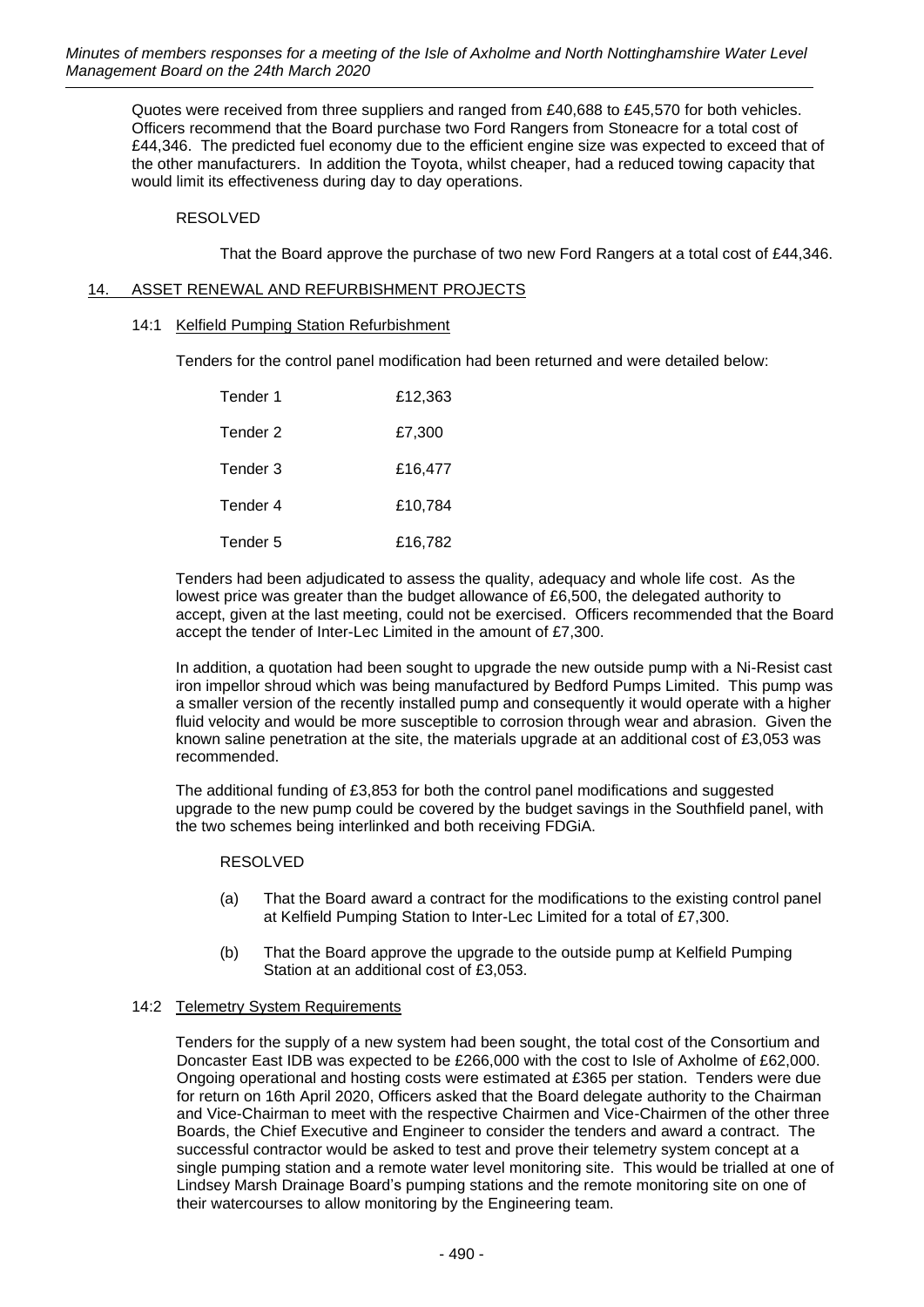A joint application for Local Levy had been submitted to support the cost of a new telemetry system in the Doncaster East Internal Drainage Board, Isle of Axholme and North Nottinghamshire WLMB and Trent Valley IDB areas. The amount sought for the isle of Axhlme Board was £42,000.

## RESOLVED

That delegated authority be awarded to the Chairman and Vice-Chairman to meet with the respective Chairmen and Vice-Chairmen of the other three Boards, the Chief Executive and Engineer to consider the tenders and award a contract for provision of a new telemetry system.

## 14:3 Gringley Pumping Station and Southfield Pumping Stations - Demolition

Applications for prior notification of demolition were made to Bassetlaw District Council and North Lincolnshire Council and both Councils confirmed that prior notification was not required and that the proposed demolition works could commence. Expressions of interest had been received from several demolition contractors and their pre-qualification information was being sought. Asbestos demolition surveys were undertaken on the 20th February 2020 and no asbestos had been identified within the fabric of the buildings. Specifications and drawings were being finalised with a view to seeking quotations week commencing 30th March 2020. Officers recommended that the Board grant delegated authority to the Chairman and Vice-Chairman to accept a quote for the demolition of the stations provided that costs were within the approved budget of £19,700 for Gringley Pumping Station and £23,000 for Southfield Pumping Station.

# RESOLVED

That the Board award delegated authority to the Chairman and Vice-Chairman to accept a quote for the demolition of Gringley Pumping Station up to a value of £19,700 and Southfield Pumping Station up to a value of £23,000.

# 14:4 South Street Pumping Station

Tenders for the new electrical control panel had been returned as detailed below:

| Tender 1 | £124,911 |
|----------|----------|
| Tender 2 | £73,950  |
| Tender 3 | £79.683  |
| Tender 4 | £119,081 |

Tenders had been adjudicated to assess the quality, adequacy and whole life cost. In accordance with the delegated authority given at the last meeting; the lowest price being less than the budget allowance of £74,000, the Chairman and Vice-Chairman had subsequently approved the award of Contract to Inter-Lec limited for £73,950.

# RECEIVED

# 14:5 Southfield Pumping Station Refurbishment

Tenders for the new electrical control panel had been returned as detailed below;

| Tender 1 | £85,393                      |
|----------|------------------------------|
| Tender 2 | £55,850                      |
| Tender 3 | £59,911                      |
| Tender 4 | £45,472 (Revised to £49,332) |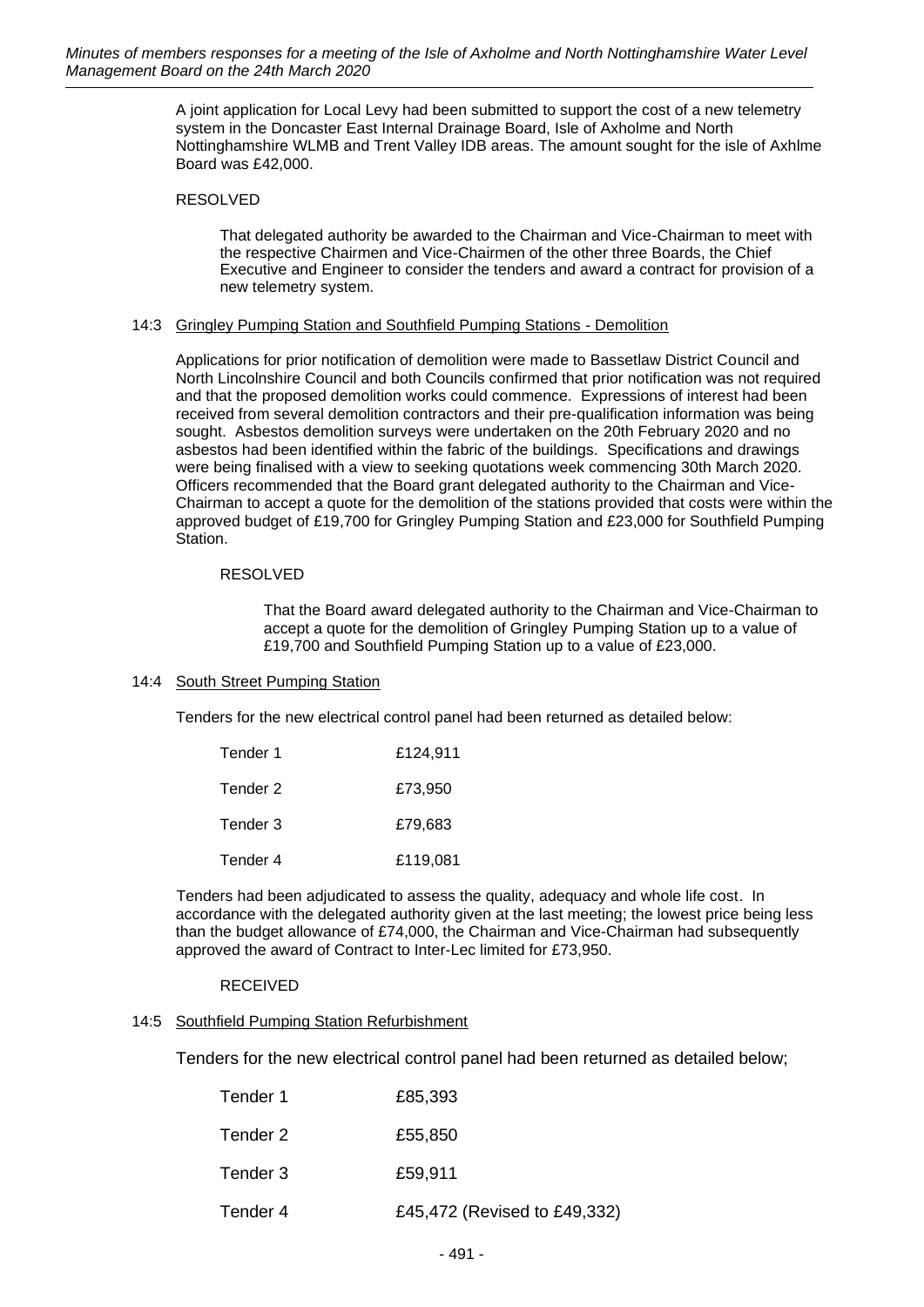# Tender 5 (withdrawn) £38,000

As part of the adjudication process, further discussions had been undertaken with the three lowest tenderers. One tenderer had withdrawn their tender due to an error on their part. Inter-Lec Ltd had indicated that they had priced for what they knew was required and not what was originally specified. Paktronic then submitted prices for the extra items identified and still remained lower than Inter-Lec Limited.

In accordance with the delegated authority given at the last meeting; the revised price of £49,332 submitted by Paktronic, being less than the budget allowance of £64,000, the Chairman and Vice-Chairman had since approved the award of the contract.

## RECEIVED

## 14:6 Wiseton Pumping Station

Wiseton Pumping Station was built in 1945 and contained 4 pumps of varying sizes, the station was extended with the addition of a further two pumps in 1982. The original 1945 control panel was replaced in 1999. The catchment area was estimated at 3,270 hectares but had never been properly identified and did not take account of the overflow from the Chesterfield Canal which ran through the northern part of the catchment. Within the catchment were the villages of Clarborough, Clayworth and Wiseton, and a small part of Retford.

All six pumps were different and were now well beyond their design working life. The principal pumps (long spindle) were now 75 years old and presented a continuous problem to maintain in running order. The other pumps, which were submersible type were 38 years old. The sub structure of the main station was also breaking up and the steel reinforcement was exposed.

| <b>Pump</b>    | <b>Capacity</b><br>(I/s) | <b>Description</b>                  | <b>Status</b>                                                                                                                                                                         |
|----------------|--------------------------|-------------------------------------|---------------------------------------------------------------------------------------------------------------------------------------------------------------------------------------|
| P <sub>1</sub> | 136                      | Sump pump                           | Has not worked for maybe 10 years                                                                                                                                                     |
| P <sub>2</sub> | 425                      | Axial Flow vertical<br>spindle pump | Electric panel burnt out $6/3/20 -$ awaiting<br>feedback and cause                                                                                                                    |
| P <sub>3</sub> | 991                      | Axial Flow vertical<br>spindle pump | Motor is shedding filings whenever it<br>operates                                                                                                                                     |
| P <sub>4</sub> | 1982                     | Axial Flow vertical<br>spindle pump | Works OK but requires a physical reset<br>every 8 hours                                                                                                                               |
| P <sub>5</sub> | 1800                     | Submersible<br>pump                 | Failed. Very difficult to access - no proper<br>location to stand a crane and mobile crane<br>reach required is significant, thus removal<br>costs are high. Quotes are being sought. |
| P <sub>6</sub> | 250                      | Submersible<br>pump                 | Works satisfactorily. Drains northern<br>catchment only; Outfall pipe has a major<br>defect.                                                                                          |

The status of the station is exemplified below:

The benefits from providing a pumped system to the catchment arise solely from the prevention of flooding to land and maximizing agricultural production through good land drainage. In the "Do Nothing" situation 430 hectares of land would be flooded of which 80% is deemed to be agricultural land and would be written off; a further 136 hectares was poorly drained. No properties were deemed to be at risk of flooding as the bank level of the River Idle was approximately +6.5 m ODN and the lowest property level was +8.3m ODN, thus the opportunity for FDGiA funding was very limited.

A site meeting had been arranged for 18th March 2020 with the Chairman, Vice-Chairman and local Board members to review the current installation and look at options for the future which would potentially include a minimum specification rebuild option in a nearby location. The Board had some funds allocated to Wiseton but they were insufficient. With low FDGiA potential for the site other sources of funding were being investigated.

Given the issues with pumps 2,3 and 5, some money would be needed to manage flood risk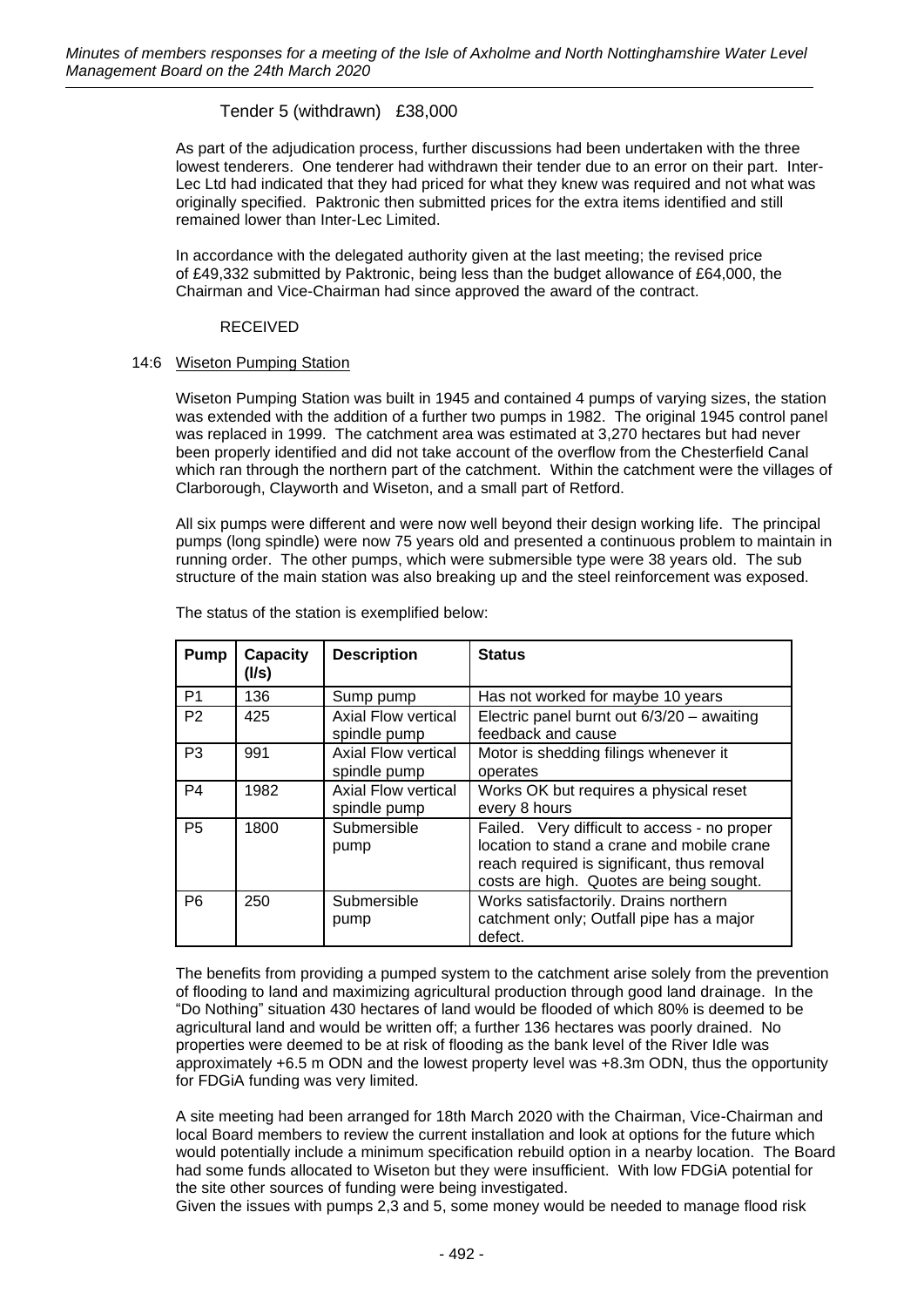whilst a scheme was prepared and procured, however investment focus needs to be on the future, i.e. funds need to be conserved. One option being considered to improve the short-term reliability was the viability of using a pump motor from a recently decommissioned pump at one of Lindsey Marsh Drainage Board's stations in place of the deteriorating pump 3 motor.

Local levy funding in the amount of £25,000 was being sought for the Wiseton Catchment and pumping station study. If approved, this would supplement current funding and would potentially free up a little capital to support any future construction works.

Mr R. Adam suggested that he, Mr M. Wagstaff and Mr K. Durdy be involved in the discussions for the station.

## RECEIVED

# 14:7 Heckdyke Pumping Station

It had been confirmed that gravity feed from Langholme Pumping Station in Doncaster East Internal Drainage Board's area to Heckdyke Pumping Station was practical. Officers were seeking a quote from Capita for extending their Isle of Axholme modelling strategy to include the Heckdyke/Three Bridges/ Four Bridges/Langholme catchment. The quote was to build a combined computer model of all the catchments, pumping stations and principal watercourses. Some of the model/data already exists as part of the Isle of Axholme Strategy, hence the approach to the organisation presently undertaking the work. The model would be used to determine the current standards of protection provided and then modified to see the implications of combining the catchment to a single pumped outfall into the Trent and to find the best/most cost effective option.

Local Levy funding for the rationalisation of Heckdyke Pumping Station was being sought in the amount of £30,000. If approved, this would supplement the current funding and potentially free up a little capital to support the future construction works.

## RECEIVED

# 14:8 Emergency Pump Repairs

## 14:8:1 Common Carrs Pumping Station

As reported at the last Board meeting, the sole Flygt pump at the station had suffered from a motor winding failure. An order had been placed with Industrial Pumps Limited to provide a new pump at a cost of £4,950. A date for delivery and installation was being arranged.

Works were planned to undertake the structural repairs and other remedial works necessary at the station. A report would be made to a future Board meeting.

## RECEIVED

## 14:8:2 Bewcarrs Pumping Station

As reported at the last Board meeting, pump one suffered a seal leak. The pump had since been removed and Bedford Pumps were investigating the cause. This had the potential to become an issue of dispute between the Board and Bedford Pumps. A further report would be presented at the next meeting.

Cllr R. Alcock raised concerns about the issues with the new pumps and asked for a report on discussions with contractors at a future meeting.

## RECEIVED

## 14:8:3 South Street Pumping Station

The outside electric pump was being refurbished by Industrial Pumps and was planned to be reinstalled during week commencing the 23rd March 2020. Because the works were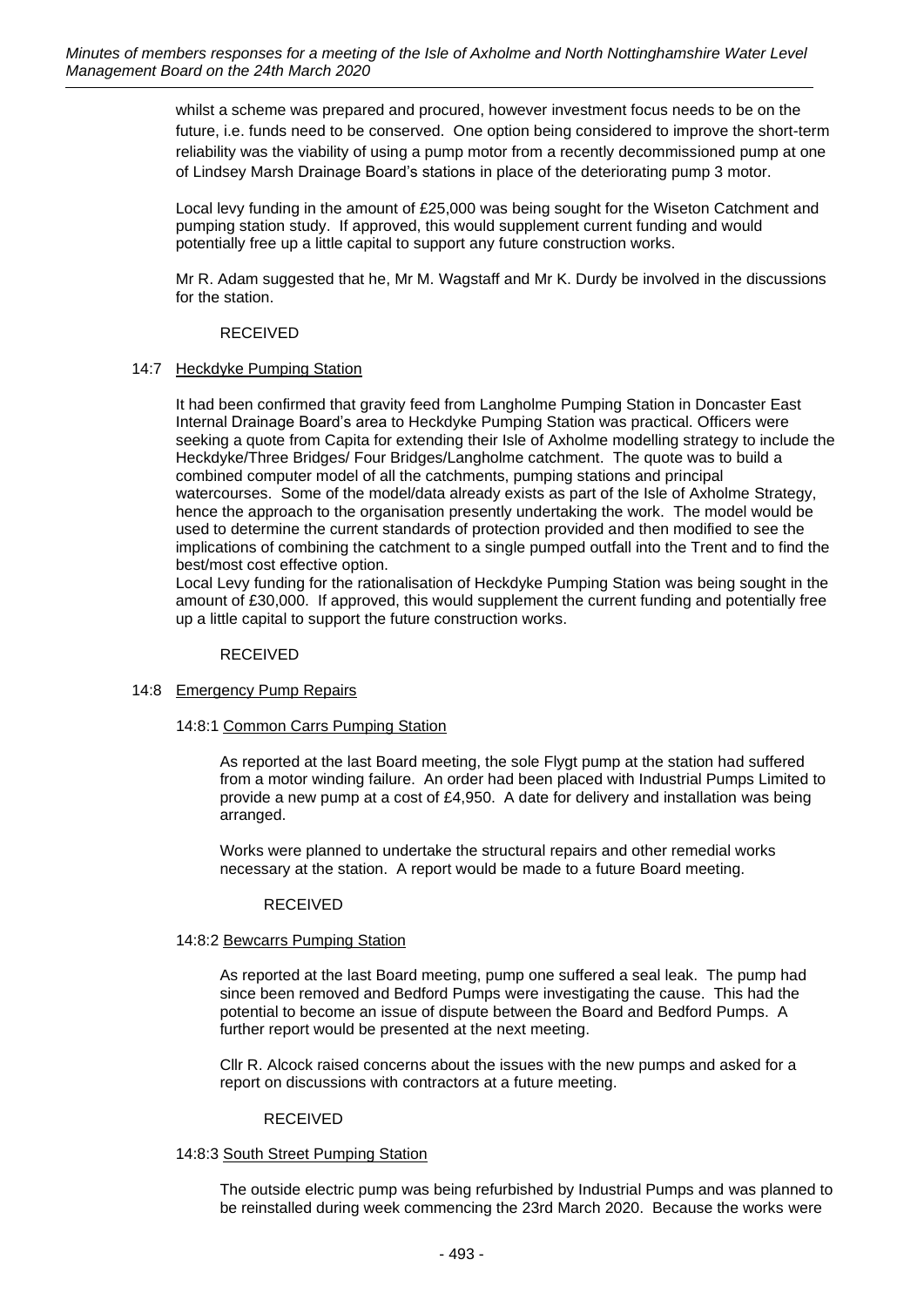taking longer than originally planned, the final week of hire costs for the Selwood pump would be free of charge.

## RECEIVED

## 14:8:4 Kelfield Pumping Station

The recently installed fish friendly pump at Kelfield Pumping Station had failed. The pump had been removed and diagnosed with a motor failure. Bedford Pumps Limited were replacing the motor under warranty.

## RECEIVED

## 15. ENVIRONMENT AGENCY AND PARTNERSHIP MATTERS

There were no matters to report and an update would be presented at the next meeting.

## RECEIVED

# 16. ENVIRONMENTAL REPORT

## 16:1 Water Resources Abstraction Licenses

The Board was informed in May 2018 that the Water Abstraction (Transitional Provisions) Regulations 2017 would end the previous exemption from licensing. New abstraction licences for the River Idle had been applied for, these would be granted on the 31st December 2022 for the following amounts:

| <b>Gringley Pumping Station</b> | Southfield Pumping Station   |
|---------------------------------|------------------------------|
| 881,280m <sup>3</sup> per year  | 9,622,000 $m^3$ per year     |
| 8,640m <sup>3</sup> per day     | 26,360 $m3$ per day          |
| 360m <sup>3</sup> per hour      | $8,790 \text{ m}^3$ per hour |
| 100 l/s Instantaneous rate      | 2,441 I/s Instantaneous rate |

These amounts were, in the opinion of the Board's officers, the maximum that could be evidenced to the Environment Agency.

## RECEIVED

## 16:2 Keadby Warping Drain - Local Wildlife Site

The Board owned Keadby Warping Drain was initially designated as a Local Wildlife Site in 2010. North Lincolnshire Council paid for some surveys to be undertaken in 2019, these confirmed that the site continues to qualify as a Local Wildlife Site. Local Wildlife Sites were protected by planning policy, the designation did not impact of the Board activities. The plant Arrowhead was found in 2019, having not previously been recorded although it occurs in many of the neighbouring watercourses. Unfortunately, whorled water-milfoil was not recorded in 2019. This species was considered to be declining in England and Wales according to the Botanical Society of Britain and Ireland.

## RECEIVED

# 16:3 Humberhead Levels Partnership

The partnership was developing a National Lottery Heritage Bid for a project "Linking the Levels". The project would;

(a) Strengthen existing nature reserves through habitat improvements.